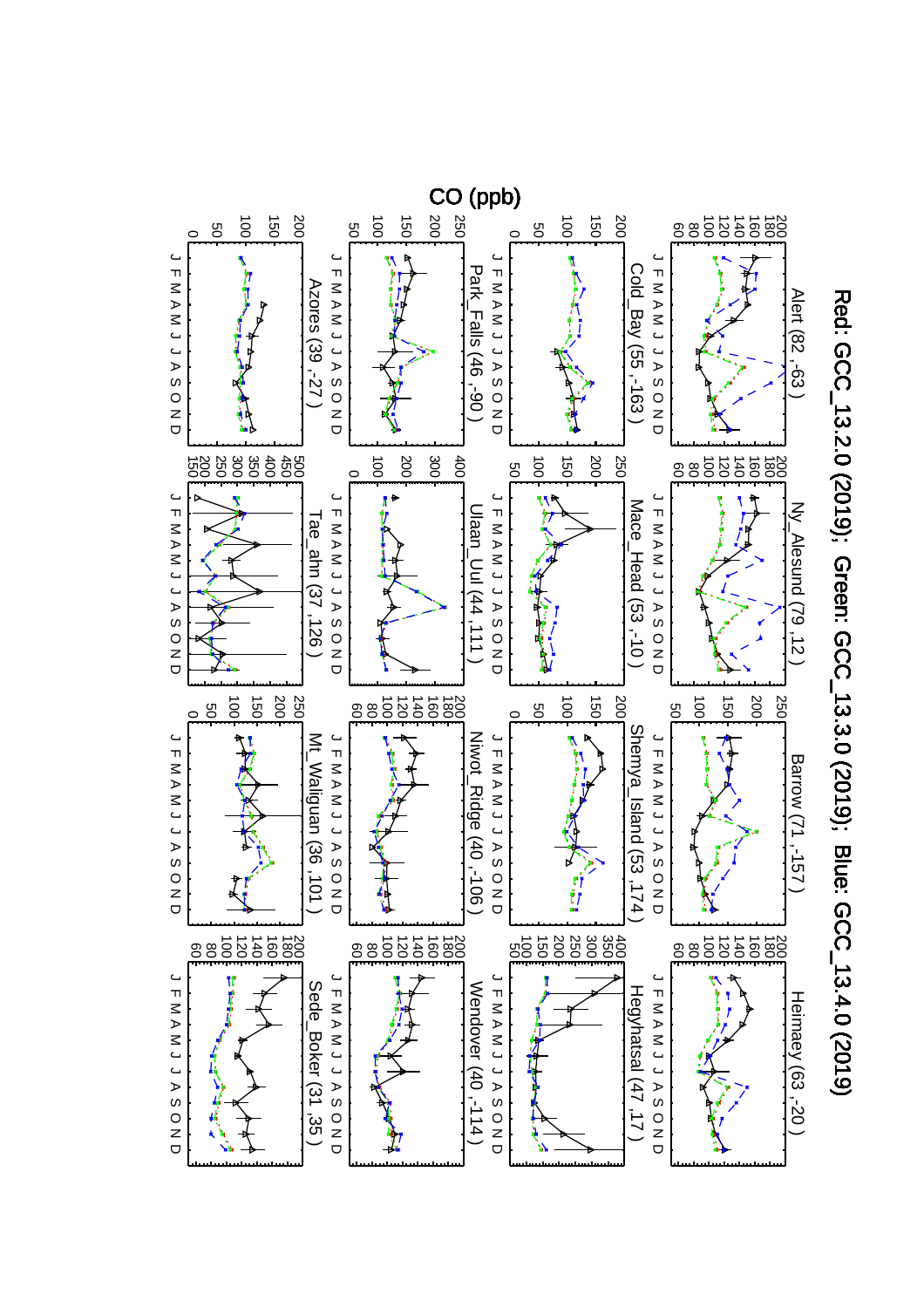

Red: GCC\_13.2.0 (2019); Green: GCC\_13.3.0 (2019); Blue: GCC\_13.4.0 (2019) Red: GCC\_13.2.0 (2019); Green: GCC\_13.3.0 (2019); Blue: GCC\_13.4.0 (2019)